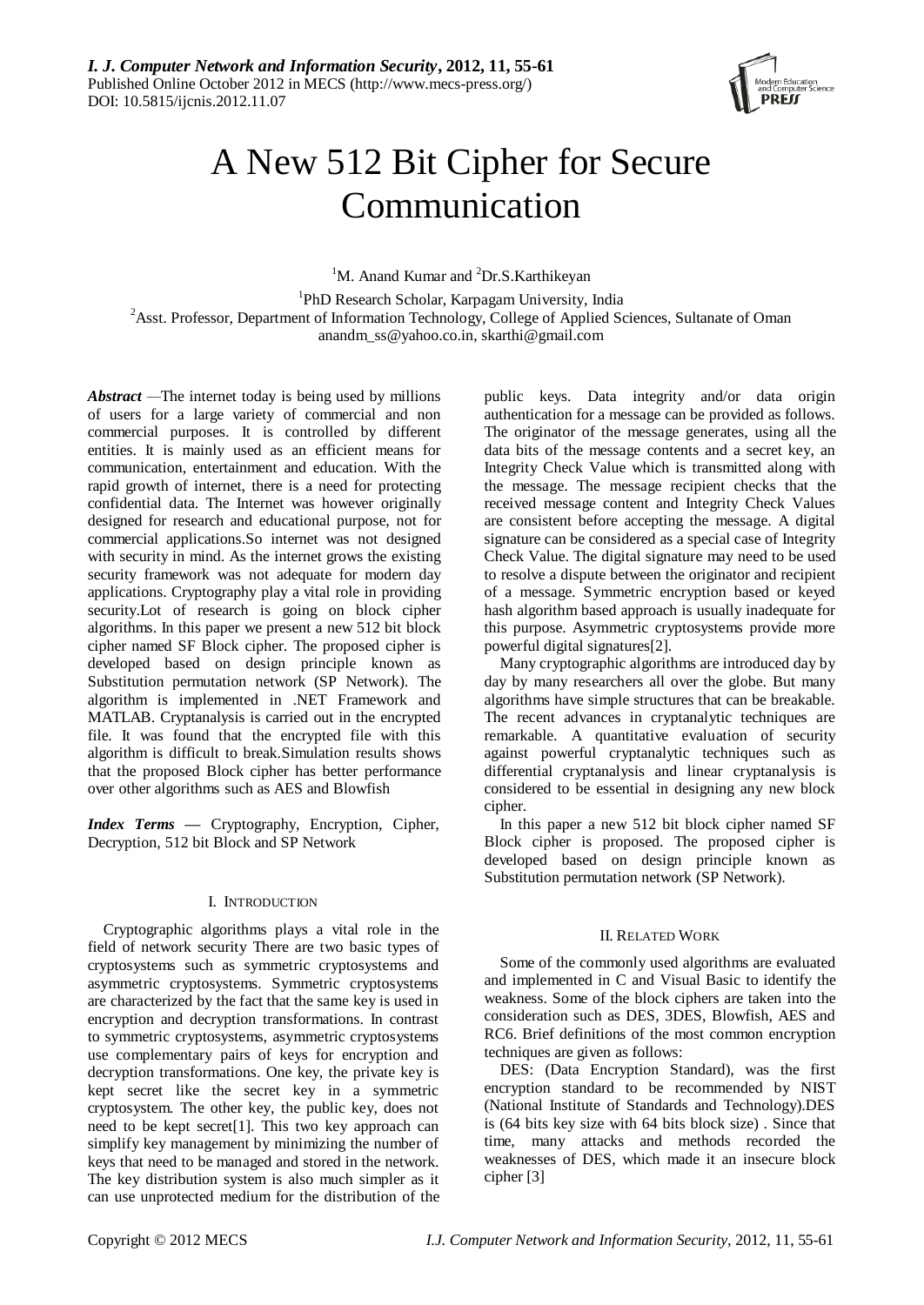3DES is an enhancement of DES; it is 64 bit block size with 192 bits key size. In this standard the encryption method is similar to the one in the original DES but applied 3 times to increase the encryption level and the average safe time. It is a known fact that 3DES is slower than other block cipher methods.

RC2 is a block cipher with a 64-bits block cipher with a variable key size that range from 8 to128 bits. RC2 is vulnerable to a related-key attack using 234 chosen plaintexts.

Blowfish is block cipher 64-bit block - can be used as a replacement for the DES algorithm. It takes a variable length key, ranging from 32 bits to 448 bits; default 128 bits. Blowfish is unpatented, license-free, and is available free for all uses. Blowfish has variants of 14 rounds or less. Blowfish is successor to two fish [5].

AES is a block cipher .It has variable key length of 128, 192, or 256 bits; default 256. It encrypts data blocks of 128 bits in 10, 12 and 14 round depending on the key size. AES encryption is fast and flexible; it can be implemented on various platforms especially in small devices [6]. Also, AES has been carefully tested for many security applications [2]

RC6 is block cipher derived from RC5. It was designed to meet the requirements of the Advanced Encryption Standard competition. RC6 proper has a block size of 128 bits and supports key sizes of 128, 192 and 256 bits. Some references consider RC6 as Advanced Encryption Standard [6]

#### III. PROBLEM STATEMENT

The study shows that DES, 3DES, RC2 have some security issues and performance issues. It is also found that AES and blowfish are highly secured than other encryption algorithms. The work [7] stated that "According to academic papers and reports regarding the security evaluation for such algorithms, it is difficult to ensure enough security by using the algorithms for a long time period, such as 10 or 15 years, due to advances in cryptanalysis techniques, improvement of computing power, and so on. To enhance the transition to more secure ones, National Institute of Standards and Technology (NIST) of the United States describes in various guidelines that NIST will no longer approve two-key triple DES, RSA with a 1024-bit key, and SHA-1 as the algorithms suitable for IT systems of the U.S. Federal Government after 2010". Based on this study the statement of the problem is formulated and the new algorithm is proposed.

#### IV. PROPOSED ALGORITHM

The proposed algorithm is formulated based on the AES algorithm SF Block cipher is a 512 bit block cipher. This Block cipher is based on a design principle known as a [Substitution permutation network \(](http://en.wikipedia.org/wiki/Substitution-permutation_network)SP Network). The algorithm is designed based on Advanced Standard Encryption (AES) algorithm. It takes a block of

the [plaintext](http://en.wikipedia.org/wiki/Plaintext) and the [key](http://en.wikipedia.org/wiki/Key_(cryptography)) as inputs, and applies several alternating rounds or layers of [substitution boxes \(S](http://en.wikipedia.org/wiki/Substitution_box)[boxes\)](http://en.wikipedia.org/wiki/Substitution_box) and [permutation boxes \(P-boxes\)](http://en.wikipedia.org/wiki/Permutation_box) to produce the [cipher text](http://en.wikipedia.org/wiki/Ciphertext) block. In the case of SF Block Cipher the block size is 512 bit and the key size is also 512 bit. Message block and key can be realized as a 4\*16 matrix. (4 rows and 16 columns.). For encrypting and decrypting a single block, the SF Block cipher algorithm applies its Functions in N Rounds. This Round number is calculated with the following formula

#### Round number = (key size or block size in words) +  $6$

Where 1 word  $=$  4 bytes and 6 is constant. Total round for the algorithm is based on the formula is 22. But additional 2 rounds are required and hence the total rounds for the SF Block cipher is 24 rounds. The reason is that the encryption and decryption uses the same algorithm. The length of the input messages for SF Block Cipher should be multiple of 512. If the size of the message block is smaller than 512 bit then padding is used to make the size. In this padding method, after the original last message bit, a bit "1" is inserted and then "0" bits are appended until the last message block has the length 512. If there is no space left for any extra padding "0"s, then a new 512-bit block is added at the end of the message. The initial key is derived from the user password. Round keys are generated with key expansion algorithm

#### *A Key Expansion algorithm*

The key expansion algorithm used in the SF Block cipher is similar to that of advanced encryption standard [23]. The round keys are created from the padded key block.

#### *B. Encryption algorithm*

The encryption algorithm takes 512 bits of plaintext as the input and produces 512 bits of cipher text as an output. It consists of four steps namely sub byte round, convert row round, shifting round. and Add round key round as detailed below.

*State*: The input is operated in 512 bits at a time and is organized as 4 x 16 Matrix called State. Each element of the state is one byte. The plain text is arranged in a 4\*16 Matrix known as state Matrix (M). The input text is converted into ASCII values as shown below.

|                                  |         |  | 55   66   77   88   99   00   AA   BB   CC   DD   EE   FF        |                |  |  |    |         |  |
|----------------------------------|---------|--|------------------------------------------------------------------|----------------|--|--|----|---------|--|
| GG                               | HH I IJ |  | KK LL MM NN 00 PP QQ RR SS TT UU W                               |                |  |  |    |         |  |
| WW   XX   YY   ZZ   11   22   33 |         |  |                                                                  | 44 55 66 77 88 |  |  | 99 | 00   11 |  |
|                                  |         |  | BB CC DD EE FF   AA   NN   OO   PP   QQ   RR   SS   TT   UU   VV |                |  |  |    |         |  |

#### Figure 1: State Matrix

*Sub byte round:* The output of the state is given as an input to the sub byte step. In this process, the first row of key matrix is converted into binary values.16 group of 8 bit binary values are generated. The first 4-bits from each 8-bit value are separated out. Then these bits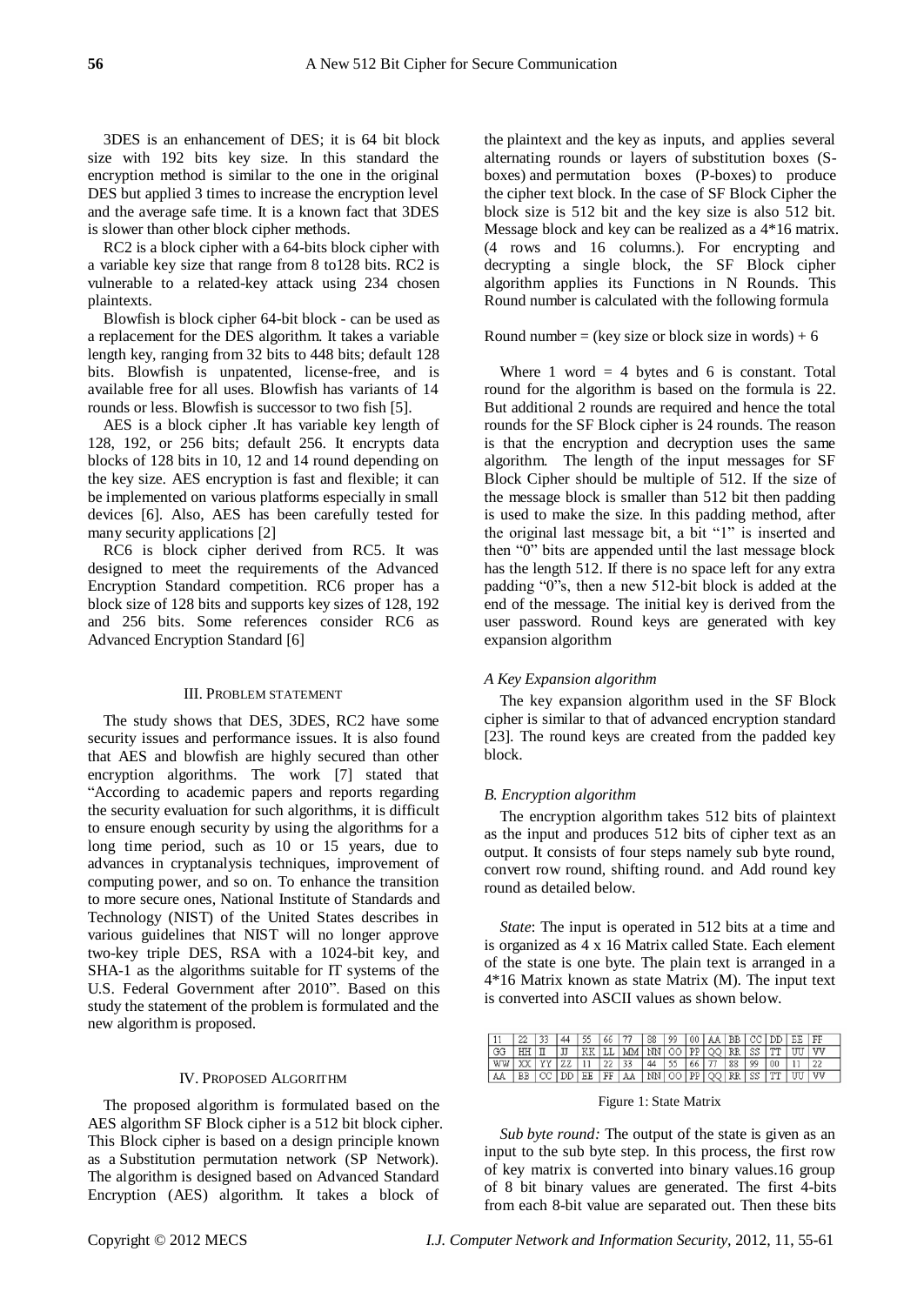are grouped into 16 groups such as g0……..g15. The grouped values are

{ (g0,g15), (g1,g14), (g2 ,g13), (g3,g12), (g4,g11), (g5,g10), (g6,g9), (g7,g8), (g8,g7), (g9, g6), (g10,g5),  $(g11, g4)$ ,  $(g12, g3)$ ,  $(g13, g2)$ ,  $(g14, g1)$ ,  $(g15, g0)$  }



Figure 2: Sub Byte Round

The data at location  $M$  (g0, g15) is substituted from S-box. This is repeated for the remaining locations such as M(g1,g14), M(g2 ,g13), M(g3,g12), M(g4,g11), M(g5,g10), M(g6,g9), M(g7,g8), M(g8,g7), M(g9, g6), M(g10,g5), M(g11,g4), M(g12,g3), M(g13,g2),  $M(g14, g1)$ ,  $M(g15, g0)$ . Thus, using the first row of the cipher matrix 16 data elements are substituted in the state matrix. Similarly, the entire process is carried out using the second row of cipher key matrix and so on. After entire process the values are copied to state matrix and given to the convert row step.

*Convert Row Round*: In this step, each data element from the first row is represented in the hexadecimal form. After that the individual data is converted into binary form. Then read from right to left. After that data is converted back to hexadecimal form. For instance the data element is K. Its hexadecimal form is 4b. The binary form for 4b is 01001011. Then read from right to left gives 11010010. After converting it into hexadecimal, it gives D2. This process is repeated for all rows and the values are replaced.

*Shifting Round*: In this step the state matrix is taken from the previous step and shift operation is performed in it. Two rows are shifted. Then the output matrix is converted into binary equivalent. Now the original matrix is XoR ed with output matrix. In the following figure A is the state and B is the state after shifting row. C and D are states that are converted into Binary form. E is the final state after performing exclusive OR on C and D state.

| 55 | 66 | 77 | 88 | 99 | 00<br>| KK | LL | MM | NN | OO | PP  $\frac{44}{11}$  $\frac{22}{\text{HH}} \frac{33}{\text{H}}$  $\frac{1}{10}$  $\overline{11}$  $\frac{0}{1011}$  $100001$  $1011$ 10110 10000  $1100$ FF AA NN

Figure 3: Shifting round

Add Round Key: The actual 'encryption' is performed in the AddRoundKey () function, when each byte in the State is XORed with the sub key. The sub key is derived from the key according to a key expansion schedule



Figure 4: Add Round Key

## *C. Decryption algorithm*

The decryption algorithm works exactly in the reverse order of the encryption process. The cipher text is taken as an input along with the key and the original text is outputted by the decryption algorithm. The algorithm is implemented in MATLAB and .Net Framework. Code optimization is done further to reduce the processing speed. Different text files with different size are given as an output.

## V. REAL TIME APPLICATION SECURITY

The proposed system implements another approach to apply the security for real time applications such as voice data. The following algorithm is sampled with different voice file formats. MATLAB is used to sample the data.

1. Read the existing voice data file or record the data using Windows sound recorder and store the file in Wav format.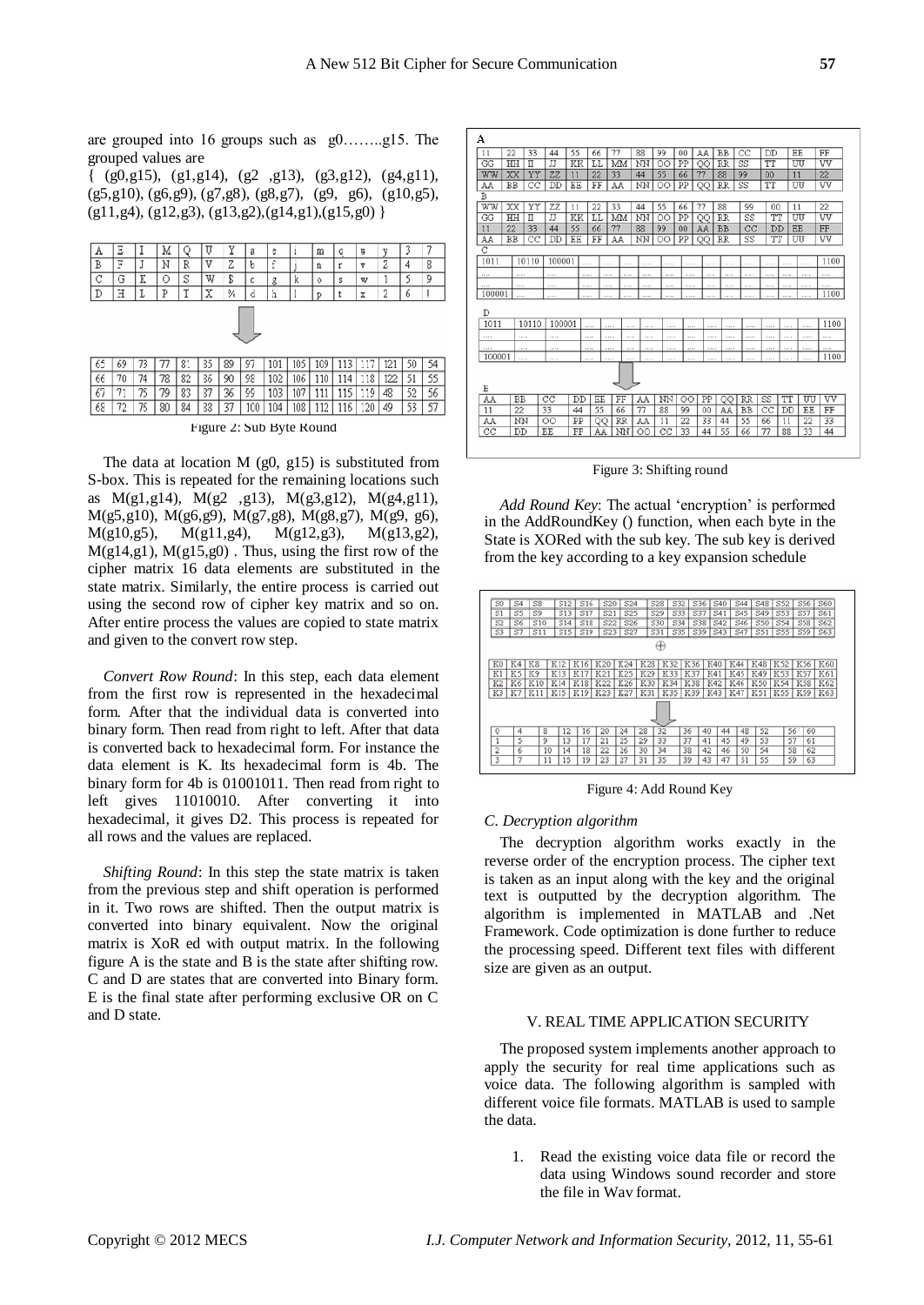- 2. The audio file is sampled in MATLAB using the wavread( ) function which gives samples ranging from 1 to -1.
- 3. The samples is converted into array of integer data from 0 to 255 by adding one to each value and then multiply by 128.
- 4. Transfer the data to text file and store it in hard disk.
- 5. The data file is given as input to SF Block to encrypt the data and convert back to Wav format using the function wavwrite ( ).
- 6. The Decryption algorithm is used to get back the original data.

Spectrogram is generated for wav file before and after the encryption process. It was identified that original file and encrypted file had reasonable frequency change.

#### VI. PERFORMANCE EVALUATION

Performance is one of the vital components of any encryption algorithm. The proposed algorithm is implemented with performance in mind. This section gives detailed description about the simulation environment which is used to evaluate the performance of proposed algorithms. It also describes the system components that are used in the experiment. SF Block Cipher is implemented in two languages namely MATLAB and .NET Framework. AES algorithm and Blowfish algorithm was also implemented to evaluate the performances. AES uses the managed wrappers that are available in the System.Security.Cryptography Name Space. Blowfish is implemented using .Net framework.

## *A. Experimental Criteria:*

Several performance metrics are used to evaluate the performance of the encryption algorithms such as Encryption time, Decryption time, CPU process time, and CPU clock cycles and Battery[Matin el at.,2009]. Encryption time is the total time taken to produce a cipher text from plain text. The calculated encryption time is then used to calculate the throughput of the encrypted algorithm. It gives the rate of encryption. The throughput of the encryption scheme is calculated as the total encrypted plaintext in bytes divided by the encryption time. Decryption time is the total time taken to produce the plain text from plain text. The calculated decryption time is then used to calculate the throughput of the decrypted algorithm. It gives the rate of decryption. The throughput of the decryption scheme is calculated as the total decrypted plaintext in bytes divided by the decryption time. The CPU process time is the time that is required to a CPU is dedicated only to the particular process of calculations. It reflects the load of the CPU. The CPU clock cycles are a metric, reflecting the energy consumption of the CPU while performing on encryption operations. Each cycle of CPU will consume a minute amount of energy

## *B*.*Experimental Procedures*:

Several experimental procedures are used such as different encoding techniques for encryption, different packet sizes of data, different data types and different key sizes. In the case of encoding two types are used such as Base64 encoding and hexadecimal encoding. Packet size range from 0.5 MB to 20MB is used. Different data types such as text or document and images are used for each selected algorithms. Different key sizes are employed to trace the performance of the selected algorithms specifically power consumption. The formula to calculate the average encryption time is given in the equation (3)

$$
4vgTime = \frac{1}{Nb} \sum_{i=1}^{Nb} \frac{Mi}{ti} (Kb / s)
$$

Where

AvgTime = Average Data Rate (Kb/s)

Nb = Number of Messages

Mi=Message Size (Kb)

Ti=Time taken to Encrypt Message Mi

Encryption time is used to calculate the throughput of an encryption scheme. It indicates the speed of encryption. The throughput of the encryption scheme is calculated as in equation (4).

$$
Throughout = \frac{Tp}{Et}
$$

## VII RESULTS

The experimental procedures that are discussed above are used to evaluate the proposed algorithm. Different files sizes are used to test the performance of the algorithm. MATLAB is used to generate the graphs that show the encryption time and the throughput. Table I provides the encryption time for the proposed algorithm and Table II provides the decryption time for the proposed algorithm

TABLE 1: ENCRYPTION TIME DATA OF SF BLOCK CIPHER

| Input    | Time(Milliseconds) |          |      |  |  |  |
|----------|--------------------|----------|------|--|--|--|
| Size(Kb) | <b>AES</b>         | Blowfish | SF   |  |  |  |
| 49       | 59                 | 36       | 56   |  |  |  |
| 59       | 39                 | 36       | 38   |  |  |  |
| 100      | 94                 | 61       | 90   |  |  |  |
| 247      | 121                | 90       | 112  |  |  |  |
| 321      | 167                | 134      | 164  |  |  |  |
| 694      | 234                | 256      | 210  |  |  |  |
| 899      | 254                | 256      | 258  |  |  |  |
| 963      | 213                | 187      | 208  |  |  |  |
| 5345     | 1324               | 1376     | 1237 |  |  |  |
| 7310     | 1432               | 1543     | 1366 |  |  |  |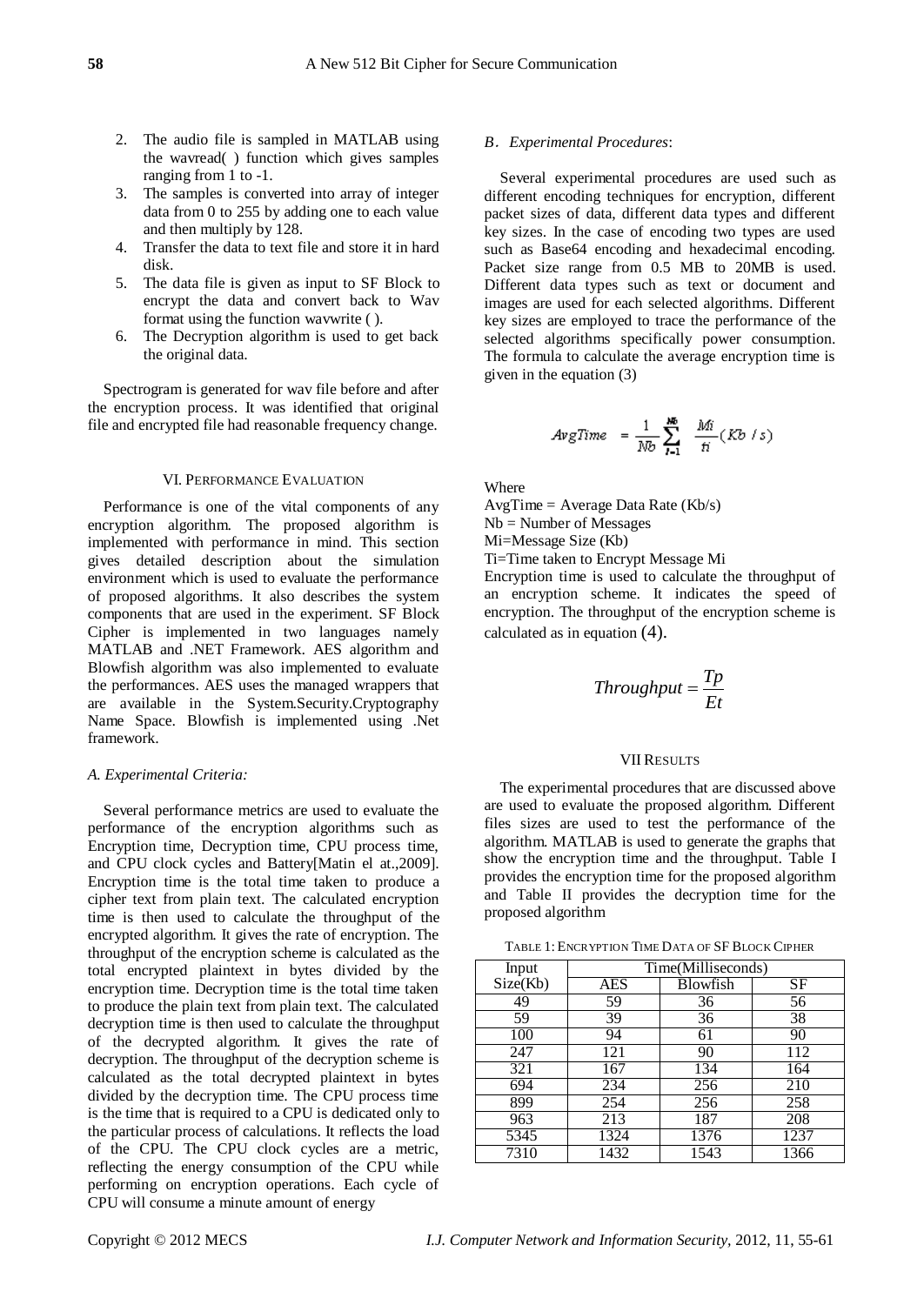

Figure 5: Encryption Time Analysis

| Input    | Time(Milliseconds) |                 |      |  |  |  |
|----------|--------------------|-----------------|------|--|--|--|
| Size(Kb) | AES                | <b>Blowfish</b> | SF   |  |  |  |
| 49       | 65                 | 38              | 61   |  |  |  |
| 59       | 45                 | 39              | 43   |  |  |  |
| 100      | 89                 | 71              | 79   |  |  |  |
| 247      | 120                | 145             | 112  |  |  |  |
| 321      | 167                | 234             | 168  |  |  |  |
| 694      | 243                | 256             | 212  |  |  |  |
| 899      | 223                | 252             | 259  |  |  |  |
| 963      | 243                | 342             | 206  |  |  |  |
| 5345     | 1224               | 1371            | 1216 |  |  |  |
| 7310     | 1435               | 1443            | 1363 |  |  |  |





Figure 6: Decryption Time Analysis

Encryption time is used to calculate the throughput of an encryption scheme. It indicates the speed of encryption. The throughput of the encryption scheme is calculated by dividing the total plaintext in Megabytes encrypted on the total encryption time for each algorithm in. As the throughput value is increased, the power consumption of the encryption technique is decreased. Table 3 shows the average time and

throughput of SF Encryption algorithm and Table 4 shows the average time and throughput of SF Decryption algorithm.

TABLE III: THROUGHPUT ANALYSIS (ENCRYPTION)

| Input      | Time(Seconds) |                 |      |  |  |  |
|------------|---------------|-----------------|------|--|--|--|
| Size(Kb)   | AES           | <b>Blowfish</b> | SF   |  |  |  |
| 49         | 65            | 36              | 61   |  |  |  |
| 59         | 45            | 36              | 43   |  |  |  |
| 100        | 89            | 61              | 79   |  |  |  |
| 247        | 120           | 90              | 112  |  |  |  |
| 321        | 167           | 134             | 168  |  |  |  |
| 694        | 243           | 256             | 212  |  |  |  |
| 899        | 223           | 256             | 259  |  |  |  |
| 963        | 243           | 187             | 206  |  |  |  |
| 5345       | 1224          | 1376            | 1216 |  |  |  |
| 7310       | 1435          | 1543            | 1363 |  |  |  |
| Average    | 388           | 395             | 377  |  |  |  |
| Throughput | 4.26          | 4.11            | 4.27 |  |  |  |





TABLE 1V: THROUGHPUT ANALYSIS (DECRYPTION)

| Input                 | Time(Seconds)     |                 |      |  |  |  |  |
|-----------------------|-------------------|-----------------|------|--|--|--|--|
| Size(Kb)              | AES               | Blowfish        | SF   |  |  |  |  |
| 49                    | $\overline{59}$   | $\overline{36}$ | 56   |  |  |  |  |
| 59                    | 39                | 36              | 38   |  |  |  |  |
| 100                   | 94                | 61              | 90   |  |  |  |  |
| 247                   | 121               | 90              | 112  |  |  |  |  |
| 321                   | 167               | 134             | 164  |  |  |  |  |
| 694                   | 234               | 256             | 210  |  |  |  |  |
| 899                   | 254               | 256             | 258  |  |  |  |  |
| 963                   | 213               | 187             | 208  |  |  |  |  |
| 5345                  | 1324              | 1376            | 1237 |  |  |  |  |
| 7310                  | $\overline{1432}$ | 1543            | 1366 |  |  |  |  |
| Average               | 386               | 395             | 374  |  |  |  |  |
| <b>THROUGH</b><br>put | 4.29              | 3.34            | 4.59 |  |  |  |  |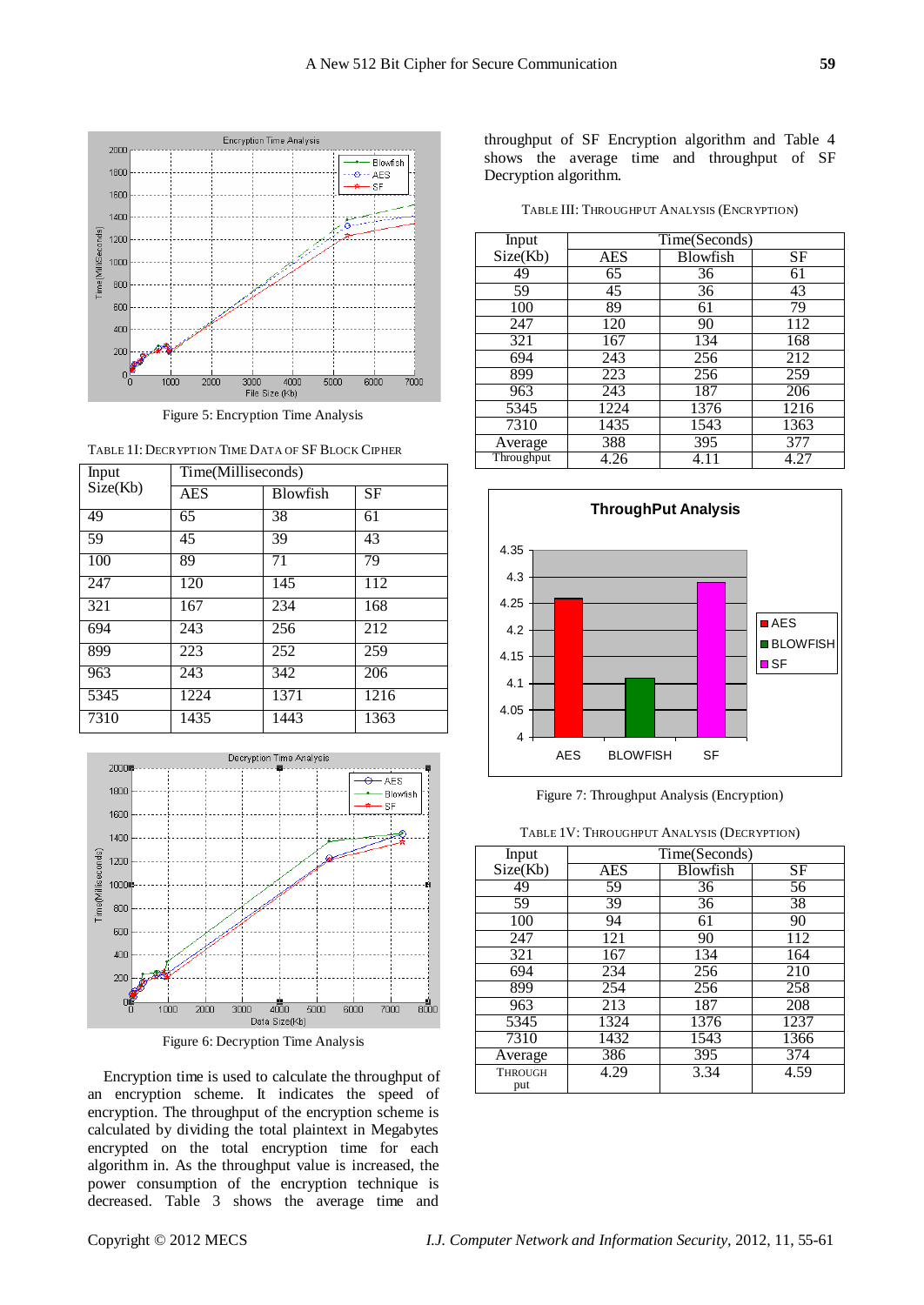

Figure 8: Decryption Time Analysis



From the analysis, it shows that the proposed Block cipher has better performance over other algorithms such as AES and Blowfish. Power consumption of SF Block is also good when compare to AES and Blowfish. But in the proposed architecture SF Block cipher is used along with other two algorithms namely Elgamal and SHA. So there is a slight overhead in terms of processing. So code optimization is done here to improve the performance. After applying the code optimization techniques, there is a huge improvement in terms of performance. Cryptanalysis is carried out in the encrypted file. It was found that the encrypted file with this algorithm is difficult to break.

Frequency analysis of Voice data after encryption using SF Block cipher: The analysis shows that there is a major change in the frequency of the audio signal after the encryption using the proposed model. It indicates that the proposed algorithm is highly secure and difficult to break the key. It is also identified that the algorithm best suited for real time applications such as video conferencing data and Voice over IP applications.

#### VIII. CONCLUSION

In this paper, various cryptographic algorithms are reviewed. From the literature review, it is identified that the block cipher with 128 bit keys and 128 bit block size will not be suitable for IT systems and banking sectors due to the advances in the computing technologies and cryptanalysis techniques. So in order to overcome this problem, we proposes a new block cipher named SF Block cipher which is capable of encrypting blocks of 512 bit size with the key size of 512 bit. Cryptanalysis is carried out in the encrypted file. It was found that the encrypted file with this algorithm is difficult to break. Performance is also analyzed for the proposed algorithm. Simulation results shows that the SF Block cipher has better performance over other algorithms. In this work, Key expansion algorithm of AES is used to generate the round keys. In future, a new key expansion algorithm will be proposed for this SF Block cipher.

#### **REFERENCES**

- [1] Alaa, T., A.A. Zaidan and B.B. Zaidan, 2009. New framework for high secure data hidden in the MPEG using AES encryption algorithm. Int. J. Comput. Electr. Eng., 1: 566-571.
- [2] Alanazi, H.O., B.B Zaidan, A.A. Zaidan, A.H. Jalab, M. Shabbir and Y. Al-Nabhani, 2010. New comparative study between DES, 3DES and AES within nine factors. J. Comput., 2: 152-157.
- [3] Behrouz A. Forouzan, 2005. TCP/IP Protocol Suite 3re Edn Tata McGraw Hill, pp: 30-46
- [4] Bradner. S., 2006.The End-to-End Security IEEE Security & Privacy, 12:76-79.
- [5] Colitti, L., Battista, G.D and Patrignani, M,2009.IPv6-in-IPv4 tunnel discovery: methods and experimental results. IEEE Transactions on Network and Service Management
- [6] Dewu Xu Wei Chen., 2010.3G communication encryption algorithm based on ECC-ElGamal. International conference on signal processing systems, pp 47-54.
- [7] Douligeris.C and Serpanos D., 2007. [IP Security](http://ieeexplore.ieee.org/search/srchabstract.jsp?tp=&arnumber=5237791&queryText%3DIP+Security%26openedRefinements%3D*%26searchField%3DSearch+All)  [\(IPSec\).](http://ieeexplore.ieee.org/search/srchabstract.jsp?tp=&arnumber=5237791&queryText%3DIP+Security%26openedRefinements%3D*%26searchField%3DSearch+All) IEEE Book: Network Security: Current Status and Future Directions, 65 – 82
- [8] Feistel, H., 1973. Cryptography and computer privacy. Sci. Am., 228: 15-23.
- [9] Heng Yin Haining Wang., 2007.Building an Application-Aware IPsec Policy System. IEEE/ACM Trans. Networking, 15: 1502 – 1513
- [10]Haraty, R.A., El-Kassar, A.N.and Shebaro, B.M., 2006. A Comparative Study of Elgamal Based Digital Signature Algorithms. IEEE Automation congress, 1-7.
- [11]Jian, S., J. Sun, Z. Wang and Y. Dai, 2004. A fast video encryption scheme based-on chaos. Proceeding of the 8th IEEE International Conference on Control, Automation, Robotics and Vision, December 6-9, USA., pp: 126-131.